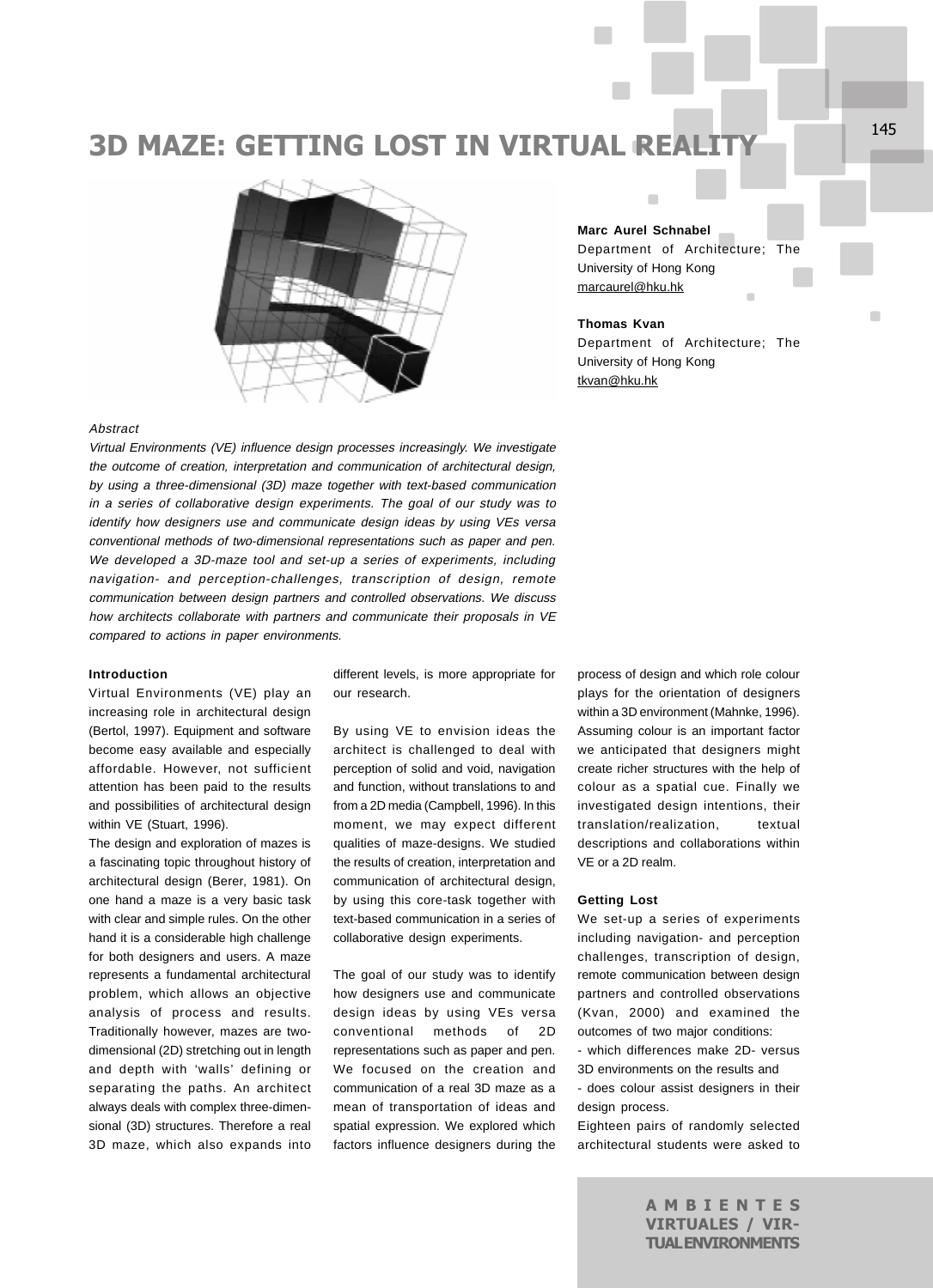# SIGraDi biobio2oo1

design 3D mazes within a 4 \* 4 \* 4 grid framework (Illustration 1) in remote collaborative design sessions. Predefined were entrance and exit on opposite corners of the maze-structure, a time limit of thirteen minutes as well as the medium. The team-partners could only communicate via a text-window, so that a description of the design process was recorded, which was analysed later. Previous studies showed that in chat-lines, participants maintain the same amount of high-level design exchanges while the design is not different from the condition of higher bandwidths communications (Kvan, 2000). Additionally both partners had their own independent view of their common maze structure as well as were able to observe the other's design action and movement on screen.



Fig 1. Screenshot of 3D Maze with a 4 \* 4 \* 4 grid

## **2D Maze**

In the 2D design environment participants could only draw on a paper/pen equivalent medium by using 'Whiteboard'. They were offered a grid template, which represented the four levels of the maze structure (Illustration 2). However, students were free to sketch in their own style, even three dimensionally.

 $\blacksquare$ 



Fig 2. Screenshot of the 2D design environment with 'Whiteboard' template.

#### **3D Maze**

We developed a tool, which allows users to 'fly' though a 3D VE and create a maze by placing walls in all directions of a grid framework (Illustration 3). Our networked application allows interaction, viewing and manipulation of the structure independently of the other participant. The user can in real time move freely in every direction, zoom, place and delete walls as well as see a representation of the team-partner, his movements and actions on the screen.



Fig 3. A 3D-maze in its design environment with chat line.

# **Monochrome versus Polychrome**

Colour is a significant factor in an architectural environment that can influence the behaviour of its users (Mahnke, 1996). To investigate whether colour would assist designers in a 3D environment, two conditions were set up. One set of tests was carried out in polychrome, in which the maze and its walls of each dimensional plane had a distinct colour. The other series were to be resolved in monochrome, in which the maze, its structure and all elements were in shades of grey only.

## **Results**

In the majority of resulting cases it was impossible to determine a path of solution. Many mazes were 'open' to different sides and too many grid-fields have been left blank. This made it difficult, to trace an explicit path with turns, alternative routes or dead-ends. To investigate the richness and complexity of the solutions we subdivided the grid-structure into its individual cells. We analysed the numbers and directions in space of each wall at this nucleus (Illustration 4). With this method we were able to interpreted the mazes and formulate differences in the design behaviours.





Most importantly, the resultant designs surprised in their new interpretation of traditional 2D mazes. Volumes, paths and enclosures are differently perceived and expressed in real 3D mazes. It appears that mazes created in 3D VEs permitted students to express and explore their ideas and intentions less ridged, more fluid and therefore more three-dimensional. In total contrast of that, students using the 2D medium designed mazes, which are stacks of 2D mazes making no extent use of the three dimensionality. Secondly, colour did not assist designers in a significant level when the complexity

146